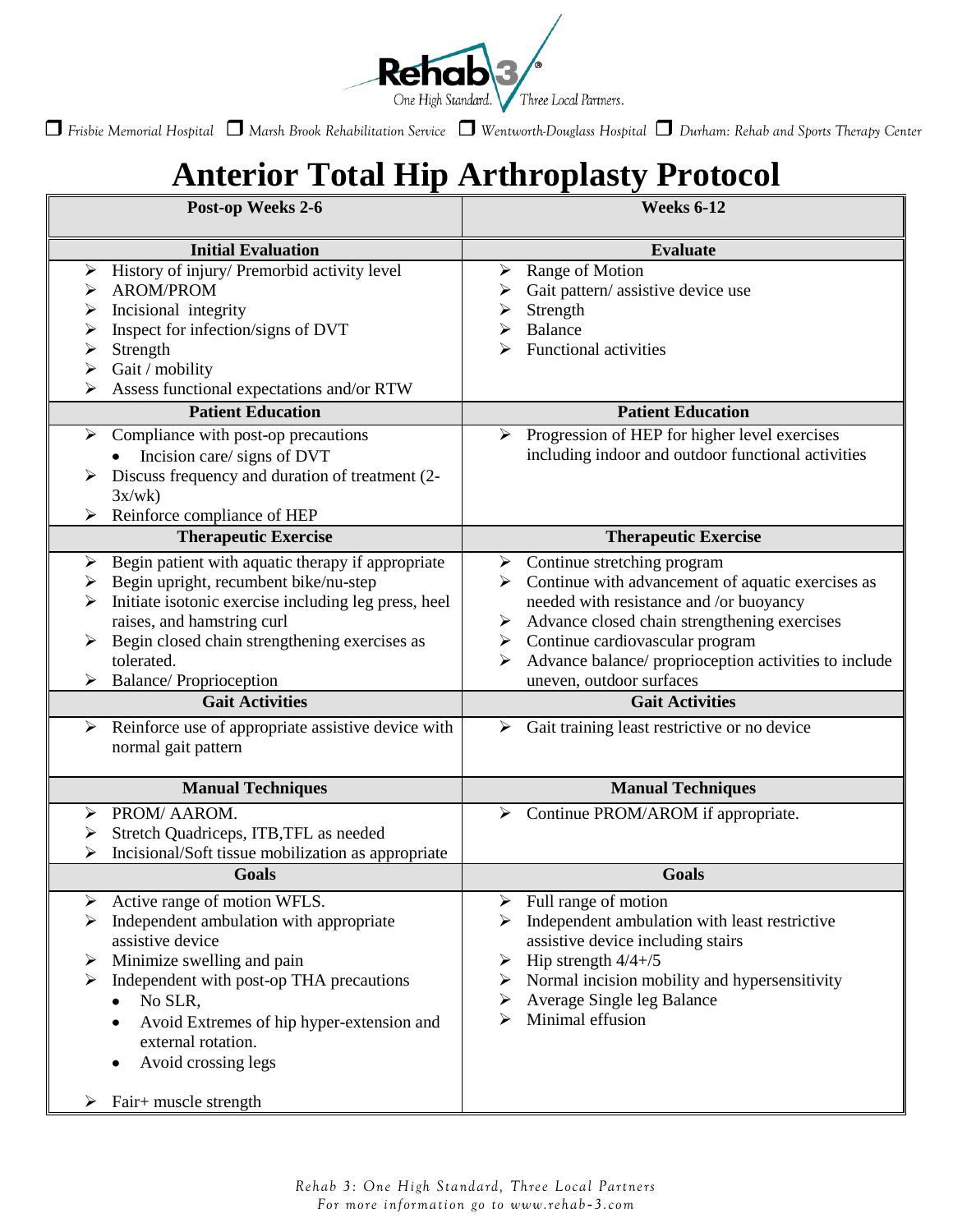

*Frisbie Memorial Hospital Marsh Brook Rehabilitation Service Wentworth-Douglass Hospital Durham: Rehab and Sports Therapy Center*

## **Weeks 12-Discharge**

## **Evaluate**

- $\triangleright$  Gait pattern and assistive device use
- $\triangleright$  ROM
- $\triangleright$  Balance
- $\triangleright$  Strength
- $\triangleright$  Incision mobility

## **Patient Education**

 $\triangleright$  Continue progression of HEP with discussion of continued fitness program

## **Therapeutic Exercise**

- $\triangleright$  Advance to higher level strengthening exercises:
- $\triangleright$  Discontinue aquatic exercises
- $\triangleright$  Balance training progression
	- Tandem and single leg balance activities  $\bullet$
	- Dynamic balance and gait exercise  $\bullet$

## **Gait Training Activities**

- $\triangleright$  Uneven surfaces
- $\triangleright$  Stairs: Reciprocal pattern with least restrictive device

### **Goals**

- $\triangleright$  Full Range of motion
- $\blacktriangleright$  Lower extremity strength 5-/5
- $\triangleright$  Normal gait on all surfaces
- $\triangleright$  Independent with advanced home exercise program
- $\triangleright$  Return to work/ recreational activities